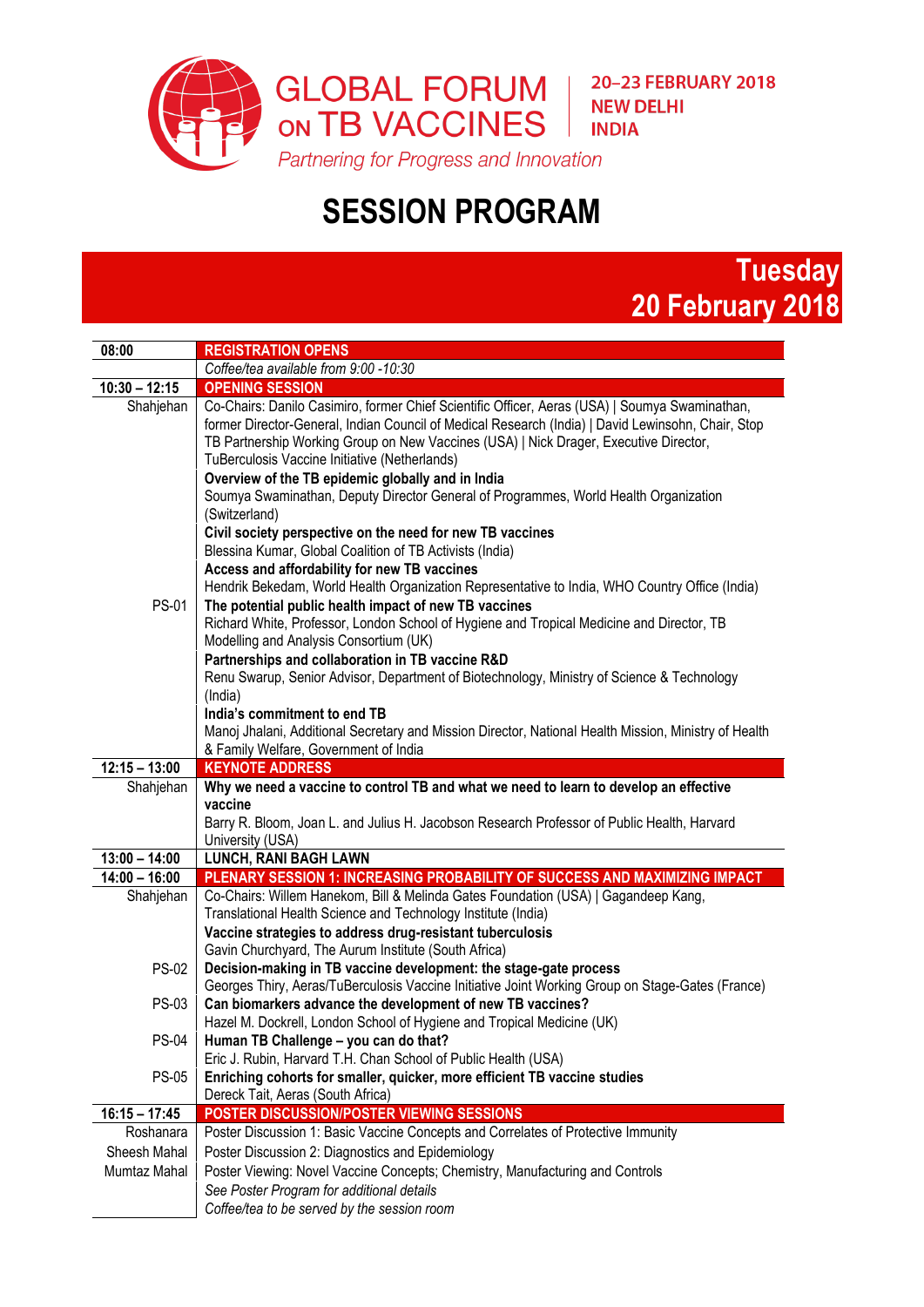| $17:45 - 18:30$ | NETWORKING AND REFRESHMENTS, RANI BAGH LAWN                                                        |
|-----------------|----------------------------------------------------------------------------------------------------|
| $18:30 - 20:00$ | <b>INAUGURAL CEREMONY</b>                                                                          |
| Shahjehan       | Co-Chairs: Nick Drager, Executive Director, TuBerculosis Vaccine Initiative (Netherlands)   Lucica |
|                 | Ditiu, Executive Director, Stop TB Partnership (Switzerland)                                       |
|                 | Prevention is better than cure: A survivor story                                                   |
|                 | Mona Balani, Touched by TB (India)                                                                 |
|                 | Regional efforts to bending the curve                                                              |
|                 | Poonam Khetrapal Singh, WHO Regional Director for South-East Asia (India)                          |
|                 | Translating rhetoric into action: Transforming the global TB response                              |
|                 | Soumya Swaminathan, Deputy Director General of Programmes, World Health Organization               |
|                 | (Switzerland)                                                                                      |
|                 | India's mission to strengthen vaccine research                                                     |
|                 | Anupriya Patel, Honourable Minister of State, Ministry of Health & Family Welfare, (India)         |
|                 | Research, innovation and partnerships as the pathway to success                                    |
|                 | Harsh Vardhan, Honourable Union Minister, Ministry of Science & Technology and Earth Sciences,     |
|                 | Ministry of Environment, Forest & Climate Change (India)                                           |
| $20:00 - 21:30$ | <b>FORUM DINNER, RANI BAGH LAWN</b>                                                                |

## **Wednesday 21 February 2018**

| $09:00 - 11:00$ | PLENARY SESSION 2: CLINICAL DEVELOPMENT OF NEW TB VACCINES                                                                                                                                |
|-----------------|-------------------------------------------------------------------------------------------------------------------------------------------------------------------------------------------|
| Shahjehan       | Co-Chairs: Souleymane Mboup, Institut de Recherche en Santé, de Surveillance Epidemiologique et<br>de Formations (Senegal)   Sanjay Mehendale, Indian Council of Medical Research (India) |
| <b>PS-06</b>    | A critical juncture in tuberculosis vaccine clinical development: overview of progress<br>Ann M. Ginsberg, Aeras (USA)                                                                    |
| <b>PS-07</b>    | Community engagement and Good Participatory Practice guidelines for TB vaccine research<br>and development                                                                                |
|                 | Moses Zimba, Centre for Infectious Disease Research in Zambia (Zambia)                                                                                                                    |
| <b>PS-08</b>    | Evaluating potential of vaccine(s) in preventing disease in healthy household contacts of TB<br>patients                                                                                  |
|                 | Kavita Singh, Multi Vaccines Development Program (India)                                                                                                                                  |
| <b>PS-09</b>    | A new TB vaccine on the horizon                                                                                                                                                           |
| <b>PS-10</b>    | Umesh Shaligram, Serum Institute of India Ltd Pvt (India)<br>Prevention of infection with Mycobacterium tuberculosis by H4:IC31 vaccination or BCG                                        |
|                 | revaccination in healthy adolescents: results of a randomized controlled trial                                                                                                            |
|                 | Mark Hatherill, South African Tuberculosis Vaccine Initiative, University of Cape Town (South Africa)                                                                                     |
| $11:00 - 11:30$ | <b>COFFEE/TEA BREAK</b>                                                                                                                                                                   |
| $11:30 - 13:00$ | <b>BREAKOUT SESSION 1: BASIC SCIENCE RESEARCH</b>                                                                                                                                         |
| Shahjehan       | Co-Chairs: Katrin Eichelberg, National Institute for Allergy and Infectious Diseases, National                                                                                            |
|                 | Institutes of Health (USA)   Rajesh Gokhale, National Institute of Immunology (India)                                                                                                     |
| OA-01           | How EsxH controls host cellular responses to Mycobacterium tuberculosis?                                                                                                                  |
| OA-02           | Ekansh Mittal, Washington University School of Medicine (USA)<br>Elevated cyclic AMP inhibits Mycobacterium tuberculosis-stimulated T cell IFN-y secretion                                |
|                 | through type I protein kinase A                                                                                                                                                           |
|                 | Buka Samten, University of Texas Health Science Center at Tyler (USA)                                                                                                                     |
| OA-03           | A TOLLIP deficiency allele, rs5743854, is associated with decreased IncRNA TOLLIP-AS1                                                                                                     |
|                 | expression, BCG-specific T-cell memory phenotypes, and increased TB susceptibility<br>Javeed Ali Shah, University of Washington (USA)                                                     |
| OA-04           | Pulmonary mucosal BCG vaccination shows protection of infection in a novel repeated ultra-                                                                                                |
|                 | low dose challenge model in rhesus macaques<br>Frank A.W. Verreck, Biomedical Primate Research Centre (Netherlands)                                                                       |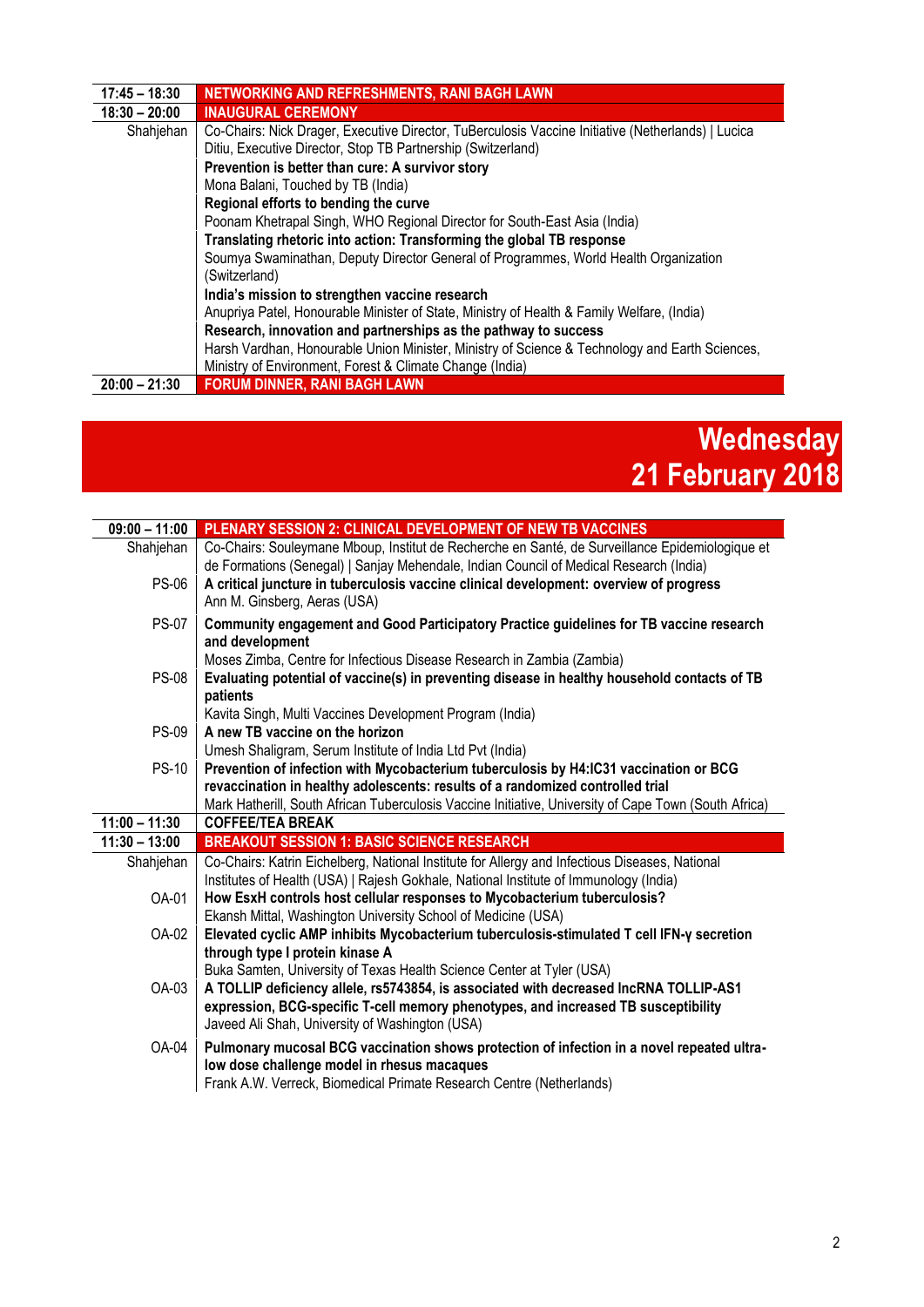| OA-05           | Memory, activation and functional profiles of Mycobacterium tuberculosis-specific CD4 T cells<br>in recent QFT converters<br>Cheleka Anne-Marie Mpande, South African Tuberculosis Vaccine Initiative, University of Cape Town                                                                                                  |
|-----------------|---------------------------------------------------------------------------------------------------------------------------------------------------------------------------------------------------------------------------------------------------------------------------------------------------------------------------------|
| OA-06           | (South Africa)<br>Protein kinase G confers survival advantage to Mycobacterium tuberculosis during latency<br>like conditions                                                                                                                                                                                                   |
|                 | Mehak Zahoor Khan, National Institute of Immunology (India)                                                                                                                                                                                                                                                                     |
|                 | <b>BREAKOUT SESSION 2: CLINICAL RESEARCH</b>                                                                                                                                                                                                                                                                                    |
| Jehangir        | Co-Chairs: Sanjay Gurunathan, Sanofi Pasteur (USA)   Randeep Guleria, All India Institute of<br>Medical Sciences (India)                                                                                                                                                                                                        |
| OA-07           | DAR-901: an inactivated whole cell NTM booster vaccine                                                                                                                                                                                                                                                                          |
| <b>OA-08</b>    | C. Fordham von Reyn, Geisel School of Medicine at Dartmouth (USA)<br>A randomized, double-blind, dose-escalation clinical trial of MTBVAC compared to BCG<br>Vaccine SSI, in newborns living in a tuberculosis endemic region<br>Michele Tameris, South African Tuberculosis Vaccine Initiative, University of Cape Town (South |
|                 | Africa)                                                                                                                                                                                                                                                                                                                         |
| OA-09           | Clinical development of ID93+GLA-SE as a prophylactic or therapeutic vaccine for<br>tuberculosis                                                                                                                                                                                                                                |
|                 | Tracey Ann Day, Infectious Disease Research Institute (USA)                                                                                                                                                                                                                                                                     |
| OA-10           | Use of oral inactivated Mycobacterium manresensis to reduce the risk of TB<br>Pere-Joan Cardona, Institut Germans Trias i Pujol (Spain)                                                                                                                                                                                         |
| OA-11           | Phase III, placebo-controlled, 2:1 randomized, double-blinded trial of tableted<br>immunotherapeutic TB vaccine (V7) containing 10 microgram of heat-killed M. vaccae<br>Aldar S. Bourinbair, Immunitor LLC (Mongolia)                                                                                                          |
| OA-12           | Randomized open phase 1 trial of TB/FLU-01L vaccine administrated intranasally or                                                                                                                                                                                                                                               |
|                 | sublingually for immunotherapy of pulmonary tuberculosis<br>Marina Stukova, Research Institute of Influenza (Russia)                                                                                                                                                                                                            |
|                 |                                                                                                                                                                                                                                                                                                                                 |
| $13:00 - 14:00$ | <b>LUNCH - RANI BAGH LAWN</b>                                                                                                                                                                                                                                                                                                   |
| $14:00 - 16:00$ | PLENARY SESSION 3: NOVEL APPROACHES TO TB VACCINE RESEARCH & DEVELOPMENT                                                                                                                                                                                                                                                        |
| Shahjehan       | Co-Chairs: JoAnne Flynn, University of Pittsburgh (USA)   Anil Tyagi, Guru Gobind Singh<br>Indraprastha University (India)                                                                                                                                                                                                      |
| <b>PS-11</b>    | The route of BCG vaccination determines immunity and protection against Mycobacterium                                                                                                                                                                                                                                           |
|                 | tuberculosis infection in non-human primates                                                                                                                                                                                                                                                                                    |
|                 | Robert Seder, National Institute of Allergy and Infectious Diseases, National Institutes of Health                                                                                                                                                                                                                              |
| <b>PS-12</b>    | (USA)                                                                                                                                                                                                                                                                                                                           |
|                 | Vaccination following mycobacterial exposure<br>Thomas J. Scriba, South African Tuberculosis Vaccine Initiative (SATVI), University of Cape Town                                                                                                                                                                                |
|                 | (South Africa)                                                                                                                                                                                                                                                                                                                  |
| <b>PS-13</b>    | Cytomegalovirus (CMV)-based TB vaccines                                                                                                                                                                                                                                                                                         |
|                 | Aurelio Bonavia, Vir Biotechnology (USA)                                                                                                                                                                                                                                                                                        |
| <b>PS-14</b>    | Nucleic acid vaccines for tuberculosis                                                                                                                                                                                                                                                                                          |
| <b>PS-15</b>    | Jeffrey B. Ulmer, GSK Vaccines (USA)<br>Protective potential of Mycobacterium indicus pranii (MIP) and the underlying mechanisms in                                                                                                                                                                                             |
|                 | animal models of tuberculosis                                                                                                                                                                                                                                                                                                   |
|                 | Sangeeta Bhaskar, National Institute of Immunology (India)                                                                                                                                                                                                                                                                      |
| $16:00 - 16:30$ | <b>COFFEE/TEA BREAK</b>                                                                                                                                                                                                                                                                                                         |
| $16:30 - 18:00$ | <b>POSTER DISCUSSION SESSIONS</b>                                                                                                                                                                                                                                                                                               |
| Roshanara       | Poster Discussion 3: Preclinical Research                                                                                                                                                                                                                                                                                       |
| Sheesh Mahal    | Poster Discussion 4: Clinical Research and Community Engagement                                                                                                                                                                                                                                                                 |
| Mumtaz Mahal    | Poster Viewing: Basic Science Research, Biomarkers and Correlates, Epidemiology                                                                                                                                                                                                                                                 |
| $18:00 - 20:00$ | See Poster Program for additional details<br>NETWORKING RECEPTION AND POSTER VIEWING                                                                                                                                                                                                                                            |
|                 | Cultural performance followed by networking and poster viewing                                                                                                                                                                                                                                                                  |
|                 | Posters on display in Mumtaz Mahal, Sheesh Mahal, and Roshanara<br>Food and drink stations will be located in Shahjehan and Roshanara                                                                                                                                                                                           |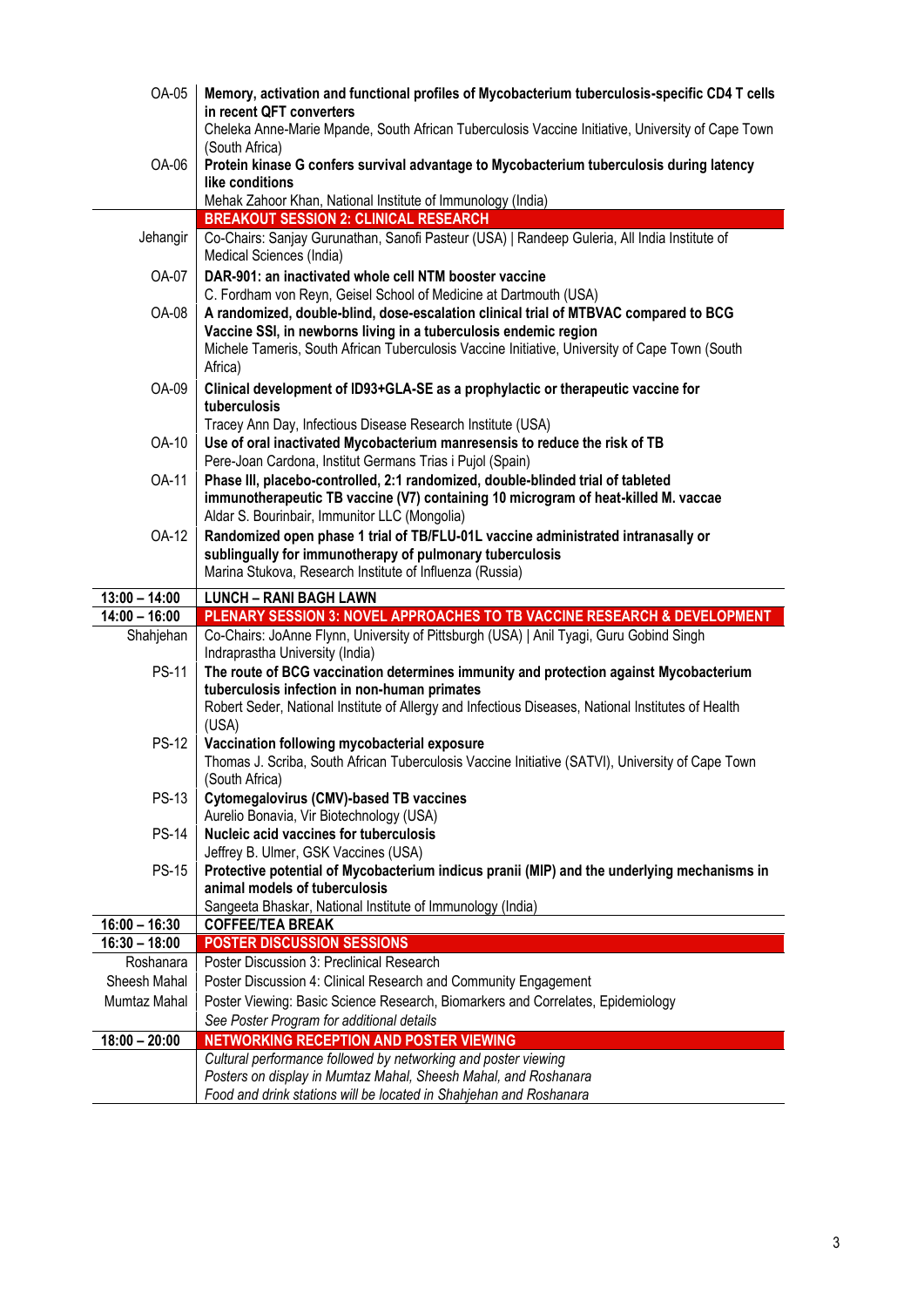**Thursday 22 February 2018**

| $07:15 - 08:45$                    | SATELLITE SESSION: PANEL DISCUSSION AND AUDIENCE Q&A ON THE H4:IC31®/BCG                                                                                                                   |
|------------------------------------|--------------------------------------------------------------------------------------------------------------------------------------------------------------------------------------------|
|                                    | <b>REVACCINATION POI TRIAL RESULTS</b>                                                                                                                                                     |
| Jehangir                           | Organized by Sanofi Pasteur and Aeras                                                                                                                                                      |
|                                    | Speakers/content to be announced                                                                                                                                                           |
|                                    | Coffee/tea and light snacks provided                                                                                                                                                       |
| $09:00 - 11:00$                    | PLENARY SESSION 4: THE CUTTING EDGE: TRANSLATING SCIENTIFIC ADVANCES INTO<br><b>NEW TB VACCINES</b>                                                                                        |
| Shahjehan                          | Co-Chairs: Peter Andersen, Statens Serum Institute (Denmark)   G.P. Talwar, Talwar Research                                                                                                |
|                                    | Foundation (India)                                                                                                                                                                         |
| <b>PS-16</b>                       | Predictive biosignatures to improve tuberculosis vaccine development                                                                                                                       |
|                                    | Stefan H.E. Kaufmann, Max Planck Institute for Infection Biology (Germany)                                                                                                                 |
| <b>PS-17</b>                       | Harnessing the power of innate immunity in vaccines against TB<br>Maziar Divangahi, McGill University (Canada)                                                                             |
| <b>PS-18</b>                       | <b>Donor unrestricted T-cells (DURTS)</b>                                                                                                                                                  |
|                                    | David Lewinsohn, Oregon Health & Science University (USA)                                                                                                                                  |
| <b>PS-19</b>                       | Tissue-resident memory T-cells in infection and inflammation                                                                                                                               |
|                                    | Chang Ook Park, Yonsei University College of Medicine (South Korea)                                                                                                                        |
| <b>PS-20</b>                       | Targeting checkpoint inhibitor-PD-1 for enhancing efficacy of therapeutic vaccines in                                                                                                      |
|                                    | tuberculosis                                                                                                                                                                               |
|                                    | Dipendra K. Mitra, All India Institute of Medical Sciences (India)                                                                                                                         |
| $11:00 - 11:30$<br>$11:30 - 13:00$ | <b>COFFEE/TEA BREAK</b>                                                                                                                                                                    |
|                                    | BREAKOUT SESSION 3: NOVEL VACCINE CONCEPTS AND PRECLINICAL RESEARCH                                                                                                                        |
| Shahjehan<br>OA-13                 | Co-Chairs: Luciana Leite, Instituto Butantan (Brazil)   Seyed E. Hasnain, Jamia Hamdard (India)<br>Stress-response deficient attenuated Mycobacterium tuberculosis as next-gen TB vaccines |
|                                    | Deepak Kaushal, Tulane National Primate Research Center (USA)                                                                                                                              |
| <b>OA-14</b>                       | Mechanisms of attenuation and protection of MTBVAC, a live attenuated tuberculosis vaccine                                                                                                 |
|                                    | moving to efficacy clinical trials                                                                                                                                                         |
|                                    | Carlos Martin, University of Zaragoza (Spain)                                                                                                                                              |
| OA-15                              | Increased efficacy of chemotherapy against Mycobacterium tuberculosis by additive                                                                                                          |
|                                    | immunotherapy using a multistage MVA vaccine                                                                                                                                               |
|                                    | Stéphane Leung-Theung-Long, Transgene (France)                                                                                                                                             |
| OA-16                              | Immunogenicity and efficacy evaluation of multiple ChAd3-5Ag ± MVA-5Ag prime-boost                                                                                                         |
|                                    | vaccine regimens in rhesus macaques                                                                                                                                                        |
|                                    | Agnes Laurence Chenine, Aeras (USA)                                                                                                                                                        |
| <b>OA-17</b>                       | Recombinant BCG expressing ESX-1 of Mycobacterium marinum combines low virulence with                                                                                                      |
|                                    | cytosolic immune signaling and improved tuberculosis protection<br>Matthias I. Gröschel, Institute Pasteur, Paris (France); University Medical Center Groningen                            |
|                                    | (Netherlands)                                                                                                                                                                              |
|                                    | Novel mucosal TB vaccine candidates generated by EMI-TB consortium                                                                                                                         |
| <b>OA-18</b>                       | Rajko Reljic, St. George's Medical School, University of London (UK)                                                                                                                       |
| Jehangir                           | BREAKOUT SESSION 4: BIOMARKERS, CORRELATES AND EPIDEMIOLOGY                                                                                                                                |
|                                    | Co-Chairs: Gerald Voss, TuBerculosis Vaccine Initiative (Belgium)   Vijaya Lakshmi Valluri, Bhagwan                                                                                        |
|                                    | Mahavir Medical Research Centre (India)                                                                                                                                                    |
| OA-19                              | NK cells and memory-like NK cells as immunological markers of protection against latent TB                                                                                                 |
|                                    | conversion in household contacts of TB patients                                                                                                                                            |
|                                    | Kamakshi Prudhula Devalraju, Bhagwan Mahavir Medical Research Centre (India)                                                                                                               |
| OA-20                              | Gene expression profiles of pediatric tuberculosis patients and exposed controls from India                                                                                                |
|                                    | Jeffrey A Tornheim, Johns Hopkins University School of Medicine (USA)                                                                                                                      |
| OA-21                              | Evaluating immune correlates of risk of Mycobacteria tuberculosis infection in humans                                                                                                      |
|                                    | Iman Satti, University of Oxford (UK)                                                                                                                                                      |
| OA-22                              | Maximising impact of the TB vaccine pipeline - mathematical modelling to inform target                                                                                                     |
|                                    | product profiles                                                                                                                                                                           |
|                                    | Rebecca Claire Harris, London School of Hygiene and Tropical Medicine (UK)                                                                                                                 |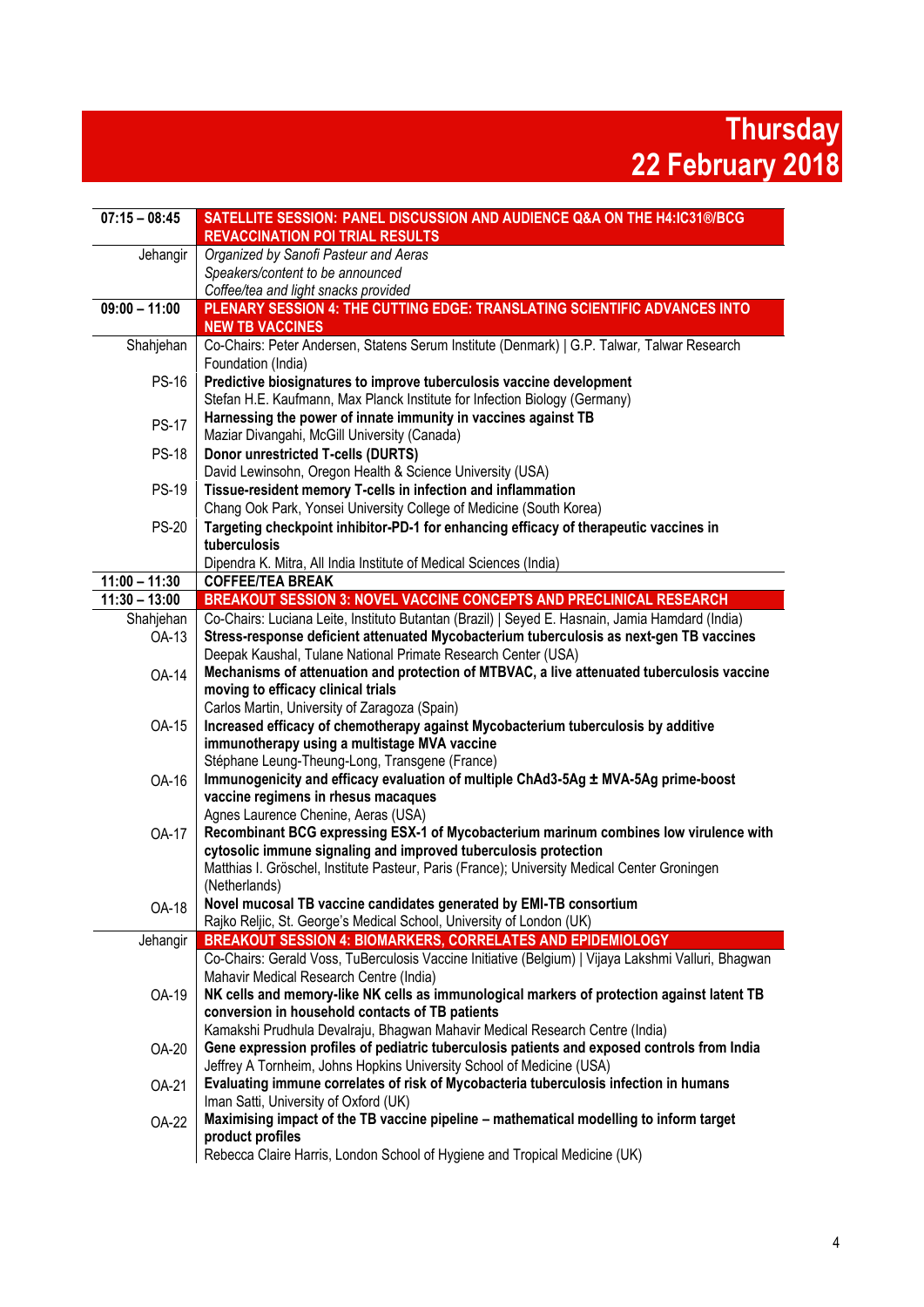| OA-23<br>OA-24  | Incidence of tuberculosis disease among household contacts of adult pulmonary tuberculosis<br>patients in India - a multi centric cohort study<br>Sriram Selvaraju, National Institute for Research in Tuberculosis (India)<br>High risk for tuberculosis infections among medical and nursing trainees in India<br>Aarti Avinash Kinikar, Byramjee Jeejeebhoy Government Medical College and Sassoon General<br>Hospital (India)                                                                                                                                                                                                                                                                                                                                                                                                                                                                                                                                                                                                                                                                                                                                                                                                 |
|-----------------|-----------------------------------------------------------------------------------------------------------------------------------------------------------------------------------------------------------------------------------------------------------------------------------------------------------------------------------------------------------------------------------------------------------------------------------------------------------------------------------------------------------------------------------------------------------------------------------------------------------------------------------------------------------------------------------------------------------------------------------------------------------------------------------------------------------------------------------------------------------------------------------------------------------------------------------------------------------------------------------------------------------------------------------------------------------------------------------------------------------------------------------------------------------------------------------------------------------------------------------|
| $13:00 - 14:00$ | <b>LUNCH - RANI BAGH LAWN</b>                                                                                                                                                                                                                                                                                                                                                                                                                                                                                                                                                                                                                                                                                                                                                                                                                                                                                                                                                                                                                                                                                                                                                                                                     |
| $14:00 - 16:30$ | PLENARY SESSION 5: PARTNERING FOR PROGRESS AND INNOVATION                                                                                                                                                                                                                                                                                                                                                                                                                                                                                                                                                                                                                                                                                                                                                                                                                                                                                                                                                                                                                                                                                                                                                                         |
| Shahjehan       | Co-Chairs/Facilitators: Ole Olesen, European & Developing Countries Clinical Trials Partnership<br>(Netherlands)   Renu Swarup, Biotechnology Industry Research Assistance Council (India);<br>Department of Biotechnology (India)<br>Roundtable discussion featuring:<br>Fareed Abdullah, South African Medical Research Council (South Africa)<br>$\bullet$<br>Shelly Batra, Operation AHSA (India)<br>$\bullet$<br>Willem Hanekom, Bill & Melinda Gates Foundation (USA)<br>$\bullet$<br>Michel Kazatchkine, Global Health Centre, Graduate Institute for International and<br>$\bullet$<br>Development Studies (Switzerland)<br>Rajiv I. Modi, Chairman of the Confederation of Indian Industry National Council on<br>$\bullet$<br>Pharmaceuticals (India) and Cadila Pharmaceuticals (India)<br>Jacqueline Shea, Aeras (USA)<br><b>CLOSING SESSION</b><br>Co-Chairs: Danilo Casimiro, former Aeras (USA)   Sanjay Mehandele, Acting Director-General, Indian<br>Council on Medical Research (India)   David Lewinsohn, Stop TB Partnership Working Group on New<br>Vaccines (USA)   Nick Drager, TuBerculosis Vaccine Initiative (Netherlands)<br><b>Closing Address</b><br>Lucica Ditiu, Stop TB Partnership (Switzerland) |



|                | <b>SITE VISITS (Pre-registration Required)</b>                 |
|----------------|----------------------------------------------------------------|
| $9:00 - 11:30$ | International Centre for Genetic Engineering and Biotechnology |
| $9:30 - 13:00$ | National Institute for Tuberculosis and Respiratory Diseases   |
| $8:30 - 12:30$ | Operation ASHA                                                 |
| $8:30 - 14:00$ | Translational Health Science and Technology Institute          |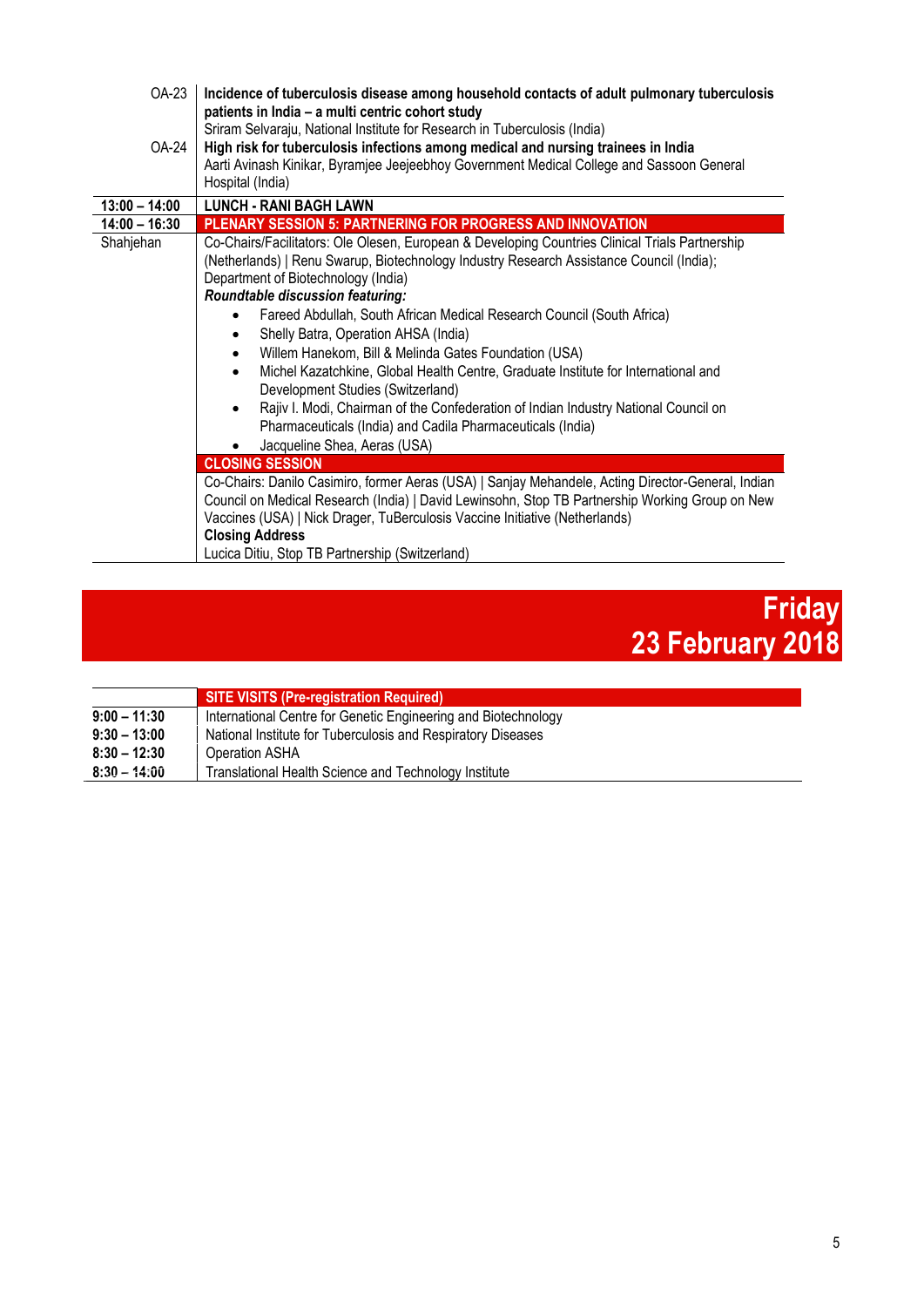# **POSTER PROGRAM**

## **Tuesday 20 February 2018**

| $16:15 - 17:45$ | POSTER DISCUSSION 1: BASIC VACCINE CONCEPTS AND CORRELATES OF PROTECTIVE<br><b>IMMUNITY</b>                                                                                                                                                                                             |
|-----------------|-----------------------------------------------------------------------------------------------------------------------------------------------------------------------------------------------------------------------------------------------------------------------------------------|
| Roshanara       | Facilitators: David Lewinsohn, Oregon Health & Science University (USA)   Vinay Kumar Nandicoori,<br>National Institute of Immunology (India)                                                                                                                                           |
| PD-01           | Treatment with non-steroidal anti-inflammatory drugs (NSAIDs) exacerbates TB infection after<br>aerosol challenge in mice - implications for host-directed therapy<br>Rasmus Mortensen, Statens Serum Institute (Denmark)                                                               |
| PD-02           | Deciphering the role of VapBC TA modules in virulence and pathogenesis of Mycobacterium<br>tuberculosis<br>Sakshi Agarwal, Translational Health Science and Technology Institute (India)                                                                                                |
| PD-03           | Mycobacterium tuberculosis hbhA and mtp deletion elicits unique canonical pathways during<br>early infection in THP-1 differentiated macrophages<br>Suventha Moodley, University of KwaZula-Natal (South Africa)                                                                        |
| <b>PD-04</b>    | Targeting ClpB abrogates stress tolerance in Mycobacterium tuberculosis and hence its<br>growth and infectivity<br>Prajna Tripathi, National Institute of Immunology (India)                                                                                                            |
| PD-05           | Circulating HLA-DR+IFNyhilL-17hiCD4+T effectors resistant to CCR5 and PD-L1 mediated<br>suppression compromise regulatory T cell function in tuberculosis<br>Asma Ahmed, Indian Institute of Science (India)                                                                            |
| PD-06           | PPM, a novel Mycobacterium tuberculosis (Mtb) antigen: a candidate for vaccine development<br>to prevent progression to tuberculosis<br>Chaouki Benabdessalem, Institut Pasteur de Tunis (Tunisia)                                                                                      |
| PD-07           | Evaluation of the immunogenicity of a promising vaccine regime to identify immune<br>correlates of protection<br>Nawamin Pinpathomrat, University of Oxford (UK)                                                                                                                        |
| <b>PD-08</b>    | Demonstration of a correlation between the in vitro direct mycobacterial growth inhibition<br>assay (MGIA) and protection from in vivo mycobacterial challenge<br>Rachel Tanner, University of Oxford (UK)                                                                              |
| PD-09           | Altered systemic levels of neutrophil and mast cell granular proteins in tuberculosis-diabetes<br>co-morbidity and changes following treatment<br>Kadar Abbas Moideen, National Institute of Health-NIRT-International Center for Excellence in                                         |
|                 | Research (India)                                                                                                                                                                                                                                                                        |
|                 | POSTER DISCUSSION 2: DIAGNOSTICS AND EPIDEMIOLOGY                                                                                                                                                                                                                                       |
| Sheesh Mahal    | Facilitators: Johan Vekemans, Initiative for Vaccine Research, World Health Organization<br>(Switzerland)   Jaya Tyagi, Department of Biotechnology, All India Institute of Medical Sciences<br>(India)                                                                                 |
| <b>PD-22</b>    | <b>BCG vaccine as proof-of-concept</b><br>Marcel Behr, McGill University (Canada)                                                                                                                                                                                                       |
| PD-23           | Effect of anti-tuberculosis treatment on the systemic levels of matrix metalloproteinases and<br>tissue inhibitors of MMP in tuberculosis - diabetes co-morbidity<br>Nathella Pavan Kumar, NIH-ICER-NIRT (India)                                                                        |
| <b>PD-24</b>    | The ESAT-6 free IGRA, a companion diagnostic for ESAT-6 based TB vaccines<br>Morten Ruhwald, Statens Serum Institut (Denmark)                                                                                                                                                           |
| PD-25           | Circulating Mycobacterium tuberculosis DosR latency antigen-specific, polyfunctional,<br>regulatory IL10+ Th17 CD4 T-cells differentiate latent from active tuberculosis<br>Srabanti Rakshit, Indian Institute of Science (India)                                                       |
| <b>PD-26</b>    | Proliferative T cell (CD3+Ki67+) response to PPD and M. tuberculosis cell membrane<br>complements the tuberculin skin test for detection of latent TB infection in healthy North<br>Indian hospital contacts                                                                            |
| <b>PD-27</b>    | Sudhir Sinha, Sanjay Gandhi Post-Graduate Institute of Medical Sciences (India)<br>CD14+ CD16+ cells as immunological marker for protection in household contacts with latent<br>tuberculosis infection<br>Venkata Sanjeev Kumar Neela, Bhagwan Mahavir Medical Research Centre (India) |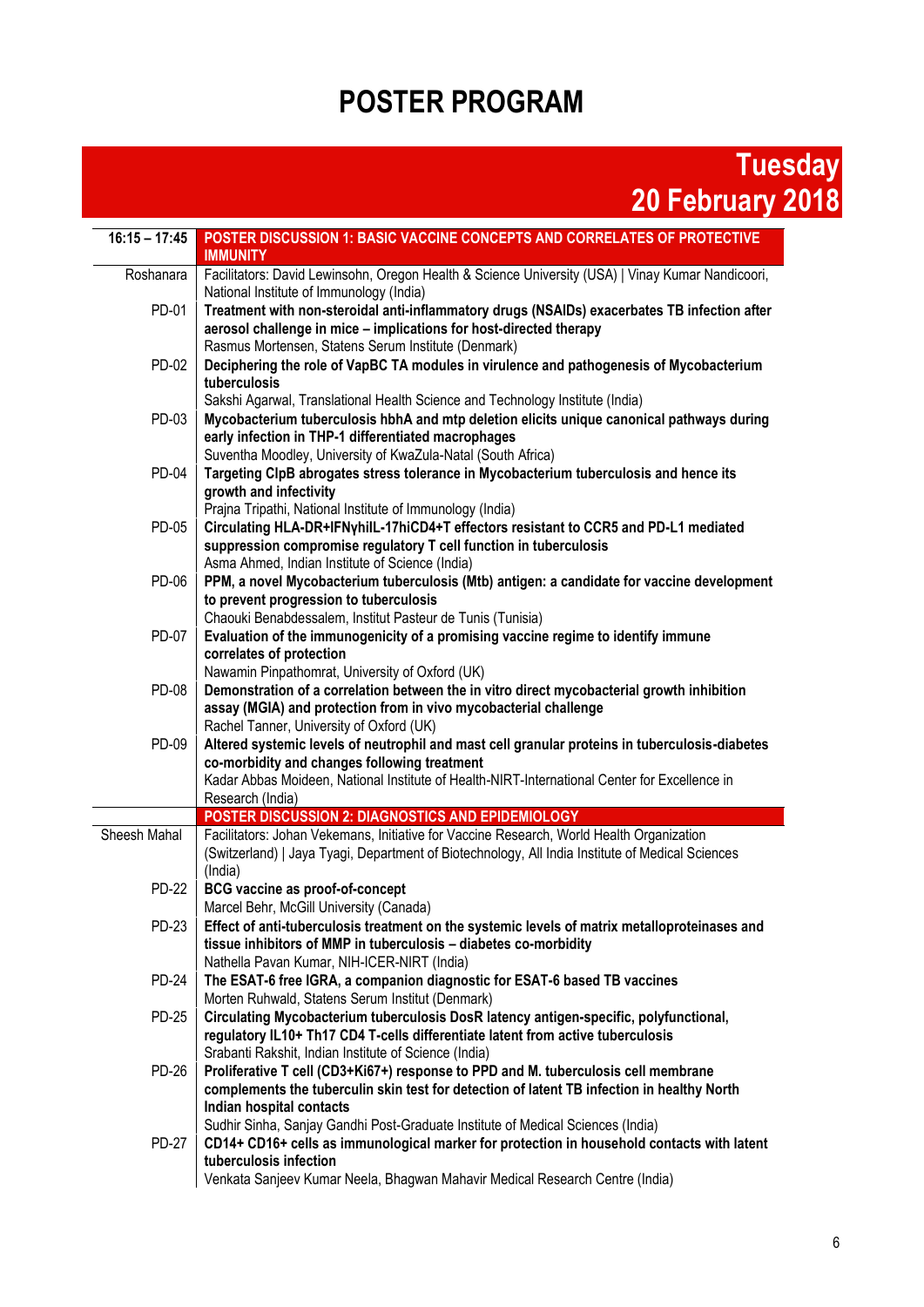| <b>PD-28</b> | Optimization and interpretation of serial QuantiFERON testing to measure acquisition of M.<br>tuberculosis infection<br>Elisa Nemes, South African Tuberculosis Vaccine Initiative, University of Cape Town (South Africa) |
|--------------|----------------------------------------------------------------------------------------------------------------------------------------------------------------------------------------------------------------------------|
| PD-29        | Updating the recommended age of BCG vaccination? Modelling the potential impact on global<br>paediatric TB mortality<br>Partho Roy, London School of Hygiene and Tropical Medicine (UK)                                    |
|              | Presented by Rebecca Harris, London School of Hygiene and Tropical Medicine (UK)                                                                                                                                           |
| PD-30        | Do we have identified target groups and a population based strategy for vaccination against                                                                                                                                |
|              | tuberculosis to cut down transmission?                                                                                                                                                                                     |
| PD-31        | U.D. Gupta, National JALMA Institute for Leprosy and Other Mycobacterial Diseases (India)<br>TB Infection among household contacts: Preventive therapy for all?                                                            |
|              | Chandra Kumar Dolla, Byramjee Jeejeebhoy Government Medical College and Sassoon General<br>Hospital (India)                                                                                                                |
| PD-32        | Infection free "resistors" among household contacts of culture-confirmed adult pulmonary TB<br>cases                                                                                                                       |
|              | Vidya Mave, Byramjee Jeejeebhoy Government Medical College - Johns Hopkins University Clinical<br>Research Site (India)                                                                                                    |
| PD-33        | Incidence of Mycobacterium tuberculosis infection among household contacts of adult                                                                                                                                        |
|              | pulmonary tuberculosis cases in India<br>Mandar Paradkar, Byramjee Jeejeebhoy Government Medical College Clinical Research Site (India)                                                                                    |
| Mumtaz Mahal | POSTER VIEWING: NOVEL VACCINE CONCEPTS; CHEMISTRY, MANUFACTURING AND                                                                                                                                                       |
|              | <b>CONTROLS</b>                                                                                                                                                                                                            |
|              | <b>NOVEL VACCINE CONCEPTS</b>                                                                                                                                                                                              |
| PA-01        | The impact of previous BCG vaccination in enhancing the effectiveness of tuberculosis drugs                                                                                                                                |
|              | to control mycobacterial growth ex-vivo                                                                                                                                                                                    |
| PA-02        | Satria Arief Prabowo, London School of Hygiene and Tropical Medicine (UK)<br>The role of DPP4 and antagonist CXCL10 in the pathogenesis of TB, an opportunity for                                                          |
|              | vaccines and HDT?                                                                                                                                                                                                          |
|              | Morten Ruhwald, Statens Serum Institut (Denmark)                                                                                                                                                                           |
| PA-03        | Mycobacterium tuberculosis H37Rv cell wall isolated poly L-glutamines as novel Th1-biased                                                                                                                                  |
|              | adjuvant                                                                                                                                                                                                                   |
|              | Manish Gupta, Jawaharlal Nehru University (India)                                                                                                                                                                          |
| PA-04        | De novo arginine biosynthesis pathway of Mycobacterium tuberculosis: A novel drug target<br>and potential vaccine candidate                                                                                                |
|              | Sangeeta Tiwari, Albert Einstein College of Medicine (USA)                                                                                                                                                                 |
| PA-05        | Epitope-based vaccine design for Mycobacterium tuberculosis strains through pan-genomic                                                                                                                                    |
|              | reverse vaccinology                                                                                                                                                                                                        |
|              | Ravina Madhulitha Nalamolu, Sri Venkateswara Institute of Medical Sciences University (India)                                                                                                                              |
| PA-06        | Development of a recombinant BCG vaccine expressing a monomeric form of ESAT-6<br>Makram Essafi, Institut Pasteur de Tunis (Tunisia)                                                                                       |
| PA-07        | Insights into mycobacterial membrane vesicles: a potential subunit vaccine candidate<br>Praapti Jayaswal, Translational Health Science and Technology Institute (India)                                                    |
| PA-08        | Assessment of the protective effect, against tuberculosis, of a new vaccine composition<br>Rania Bouzeyen, Insitut Pasteur de Tunis (Tunisia)                                                                              |
| PA-09        | Immunological activity of the fusion protein consisted of the major secretory protein of<br><b>Mycobacterium tuberculosis</b>                                                                                              |
| <b>PA-10</b> | Hyun Shik Bae, Chungnam National University (South Korea)<br>Synthetic polysaccharide conjugate vaccines expressing Mycobacterium tuberculosis                                                                             |
|              | antigens induce high-titer antibody responses in mice, guinea pigs, and rabbits<br>Dominick Laddy, Aeras (USA)                                                                                                             |
| <b>PA-11</b> | Rv2882c-Rv20xxc, a novel immunostimulatory antigen of Mycobacterium tuberculosis,                                                                                                                                          |
|              | activates bone-marrow derived dendritic cell<br>Ki-Won Shin, College of Medicine, Chungnam National University (South Korea)                                                                                               |
| <b>PA-12</b> | Mycobacterium tuberculosis protein Rv2299c fused-ESAT-6 subunit vaccine confers                                                                                                                                            |
|              | improved protection against the hypervirulent strain HN878 in mice                                                                                                                                                         |
|              | Seunga Choi, College of Medicine, Chungnam National University (South Korea)                                                                                                                                               |
| PA-13        | Evaluation of attenuated strains as auxotrophic vaccines against Mycobacterium tuberculosis                                                                                                                                |
|              | Tannu Priya Gosain, Translational Health Science and Technology Institute (India)                                                                                                                                          |
|              |                                                                                                                                                                                                                            |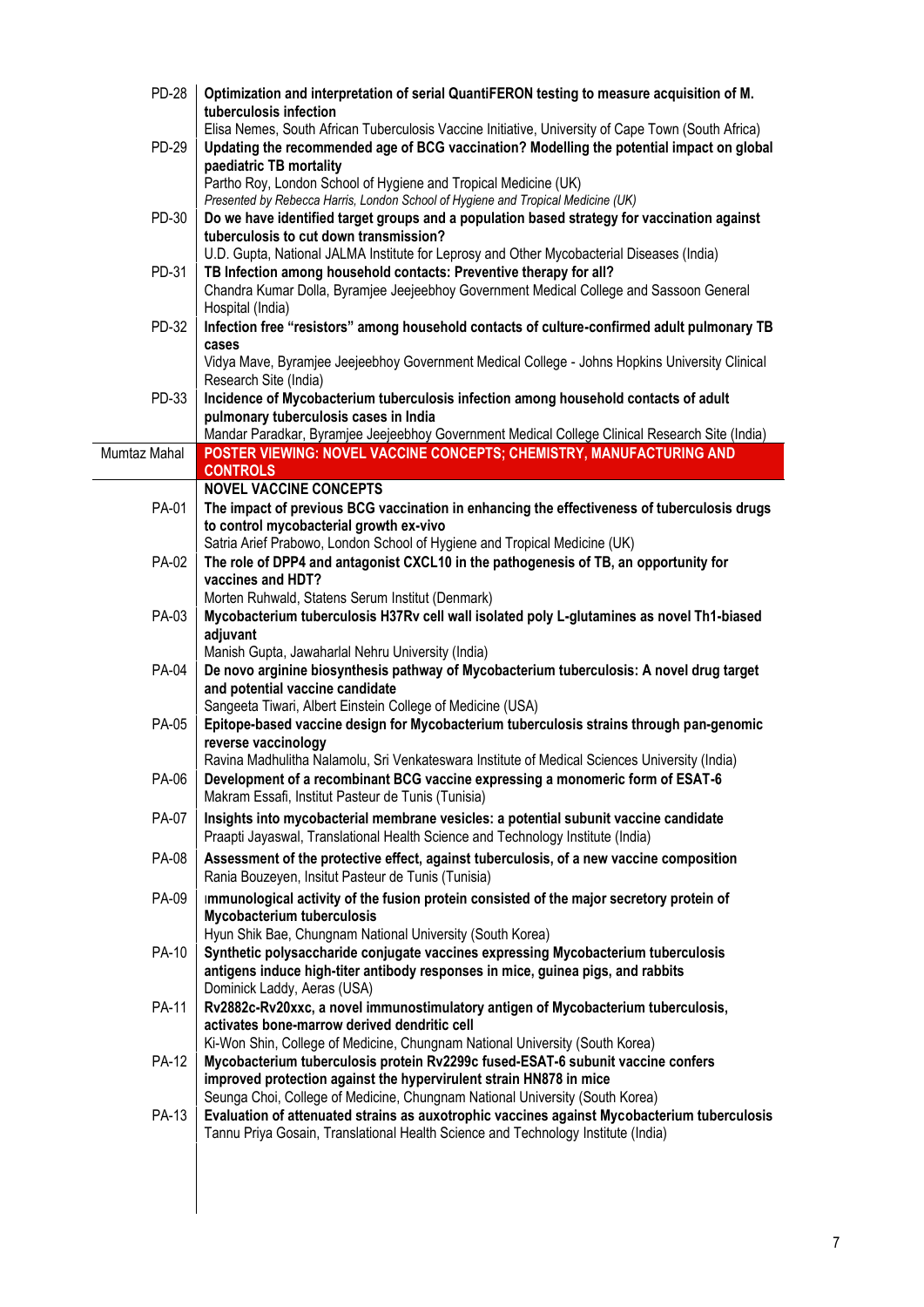#### **CHEMISTRY, MANUFACTURING AND CONTROLS**

| <b>PA-14</b> | Miniaturized fluorescence adapter for fluorescence sputum smear microscopy using bright-<br>field microscope                                                                         |
|--------------|--------------------------------------------------------------------------------------------------------------------------------------------------------------------------------------|
|              | Pooja Singh, IIT Delhi (India)                                                                                                                                                       |
| <b>PA-15</b> | Development of an innovative, rapid, affordable and automated system for selective<br>enrichment, isolation and detection of MTB in sputum sample<br>Saumya Singh, IIT Delhi (India) |
| PA-16        | Comparison of pellicle and liquid grown BCG reference strains in standard BCG batch release<br>assays and protection studies<br>Megan Fitzpatrick, Aeras (USA)                       |

#### **Wednesday 21 February 2018**

| $16:30 - 18:00$ | POSTER DISCUSSION 3: PRECLINICAL RESEARCH                                                                    |
|-----------------|--------------------------------------------------------------------------------------------------------------|
| Roshanara       | Facilitators: Danilo Casimiro, former Aeras (USA)   Sarala Balachandran, Council of Scientific and           |
|                 | Industrial Research (India)                                                                                  |
| PD-10           | Early and local immune mechanisms of TB disease progression and control upon ultra-low                       |
|                 | dose infection in rhesus versus cynomolgus macaques                                                          |
|                 | Karin Djikman, Biomedical Primate Research Centre (Netherlands)                                              |
| PD-11           | Experimental evaluation of a novel microneedle device for BCG vaccination                                    |
|                 | Jungho Kim, International Tuberculosis Research Center (South Korea)                                         |
|                 | Presented by Jake Whang, International Tuberculosis Research Center (South Korea)                            |
| <b>PD-12</b>    | Role of BCG encapsulated alginate particles in activation of bone marrow derived dendritic                   |
|                 | cells for providing better immune response against TB                                                        |
|                 | Ashwani Kesarwani, National Institute of Immunology; Jamia Handard (India)                                   |
| PD-13           | bioA mutant of Mycobacterium tuberculosis shows severe growth defect and imparts                             |
|                 | protection against tuberculosis in guinea pigs<br>Ritika Kar Bahal, University of Delhi South Campus (India) |
| <b>PD-14</b>    | Animal dose response curve predicts lower optimal tuberculosis vaccine dose in humans:                       |
|                 | The use of vaccine Immunostimulation/Immunodynamic modelling methods to inform vaccine                       |
|                 | dose decision-making                                                                                         |
|                 | Sophie Rhodes, London School of Hygiene and Tropical Medicine (UK)                                           |
|                 | Presented by Richard White, London School of Hygiene and Tropical Medicine (UK)                              |
| <b>PD-15</b>    | T cell immunity in the lung and protection following aerosol, intravenous, or intradermal                    |
|                 | administration of BCG in nonhuman primates                                                                   |
|                 | Patricia Darrah, National Institute of Immunology and Infectious Diseases, National Institutes of            |
|                 | Health (USA)                                                                                                 |
| <b>PD-16</b>    | A recombinant BCG-LTAK63 strain induces increased innate and long-term immunity                              |
|                 | correlating with enhanced protection against tuberculosis                                                    |
|                 | Luciana Leite, Instituto Butantan (Brazil)                                                                   |
| <b>PD-17</b>    | Recombinant BCG-LTAK63 strain induces lower immunopathological effects and superior                          |
|                 | protection against tuberculosis in BALB/c and C57BL/6 mice<br>Carina Santos, Instituto Butantan (Brazil)     |
| PD-18           | Intransal vaccination with Mycobacterium indicus pranii leads to infiltration of protective                  |
|                 | memory T-cells in lung airway lumen                                                                          |
|                 | Ananya Gupta, National Institute of Immunology (India)                                                       |
| <b>PD-19</b>    | Boosting with recombinant MVA expressing a-crystallin antigen of M. tuberculosis augments                    |
|                 | the protection imparted by BCG against tuberculosis in guinea pigs                                           |
|                 | Prachi Nangpal, University of Delhi South Campus (India)                                                     |
| PD-20           | A single dose nanoparticulate vaccine approach against tuberculosis                                          |
|                 | Manish Gupta, Jawaharlal Nehru University (India)                                                            |
| <b>PD-21</b>    | Passive vaccination with human IgA protects against MDR-TB infection in mice                                 |
|                 | Andy Tran, St. George's University of London (UK)                                                            |
|                 |                                                                                                              |
|                 |                                                                                                              |
|                 |                                                                                                              |
|                 |                                                                                                              |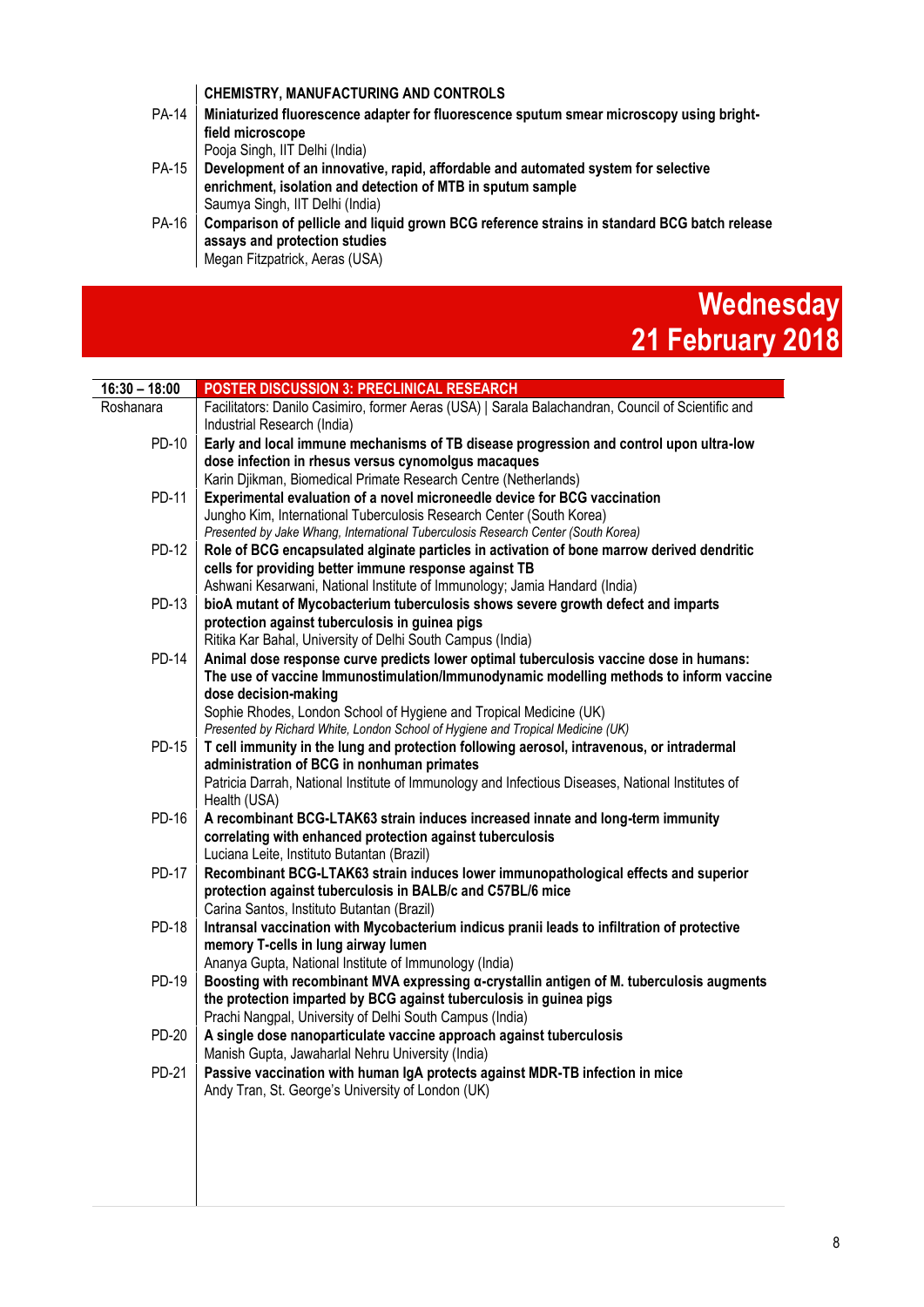|              | POSTER DISCUSSION 4: CLINICAL RESEARCH AND COMMUNITY ENGAGEMENT                                                                                                                                                                              |
|--------------|----------------------------------------------------------------------------------------------------------------------------------------------------------------------------------------------------------------------------------------------|
| Sheesh Mahal | Facilitators: Souleymane Mboup, Institut de Recherche en Santé, de Surveillance Epidemiologique et<br>de Formations (Senegal)   Lorraine Misquith, Lawyers Collective; Global Coalition of TB Activists<br>(India)                           |
| PD-34        | Immunogenicity of AERAS-404 or BCG revaccination in a prevention of established M.<br>tuberculosis infection efficacy trial<br>Virginie Rozot, South African Tuberculosis Vaccine Initiative, University of Cape Town (South Africa)         |
| PD-35        | Phase 1 clinical trial to evaluate the safety and immunogenicity of an adenovirus-based<br>tuberculosis vaccine (Ad5Ag85A) administered by aerosol to healthy volunteers<br>Fiona Mary Smaill, McMaster University (Canada)                  |
| PD-36        | Dose definition of the novel TB vaccine ID93 + GLA-SE for TB endemic countries<br>Adam Penn-Nicholson, South African Tuberculosis Vaccine Initiative, University of Cape Town<br>(South Africa)                                              |
| PD-37        | The Toll-like receptor 4 agonist adjuvant, GLA-SE, improves magnitude and quality of immune<br>responses elicited by the ID93 tuberculosis vaccine<br>Tracey Ann Day, Infectious Disease Research Institute (USA)                            |
| PD-38        | Safety and immunogenicity of H56:IC31 in HIV negative adults with and without latent<br>tuberculosis (TB) infection<br>Angelique Kani Kani Luabeya, South African Tuberculosis Vaccine Initiative, University of Cape Town<br>(South Africa) |
| PD-39        | Impact of implementing an effective community engagement strategy on retention rates in a<br>Phase 2b TB disease prevention vaccine trial in South Africa, Zambia, and Kenya<br>Anja van der Westhuizen, Aeras Africa (South Africa)         |
| <b>PD-40</b> | Building a portfolio of community engagement projects to enhance TB<br>Michele Tameris, South African Tuberculosis Vaccine Initiative, University of Cape Town (South<br>Africa)                                                             |
| PD-41        | Drama as a community engagement tool to raise TB awareness<br>Kelvin Vollenhoven, South African Tuberculosis Vaccine Initiative, University of Cape Town (South<br>Africa)                                                                   |
| <b>PD-42</b> | Leveraging libraries to raise awareness about TB on World TB Day<br>Kelvin Vollenhoven, South African Tuberculosis Vaccine Initiative, University of Cape Town (South<br>Africa)                                                             |
| PD-43        | Using eCompliance for tracking patients and ensuring accuracy of data in vaccine trials<br>Shelly Batra, Operation ASHA (India)                                                                                                              |
| Mumtaz Mahal | POSTER VIEWING: BASIC SCIENCE RESEARCH, BIOMARKERS AND CORRELATES,<br><b>EPIDEMIOLOGY</b><br>BASIC SCIENCE RESEARCH; BIOMARKERS OF CORRELATES OF IMMUNITY AND                                                                                |
|              | <b>PROTECTION</b>                                                                                                                                                                                                                            |
| <b>PA-17</b> | Functional, antigen-specific stem cell-like memory (Tscm) CD4+ T cells are induced by human                                                                                                                                                  |
|              | Mycobacterium tuberculosis infection                                                                                                                                                                                                         |
|              | Cheleka Anne-Marie Mpande, South African Tuberculosis Vaccine Initiative, University of Cape Town<br>(South Africa)                                                                                                                          |
| PA-18        | Activation of L-type voltage gated calcium channel in macrophages suppresses protective<br>responses during Mycobacterium tuberculosis infection<br>Deepika Sharma, University of Delhi (India)                                              |
| PA-19        | Role of phosphorylation on secretion in Mycobacterium tuberculosis and its impact on its<br>survival                                                                                                                                         |
| <b>PA-20</b> | Basanti Malakar, National Institute of Immunology (India)<br>Challenges in detecting TB drug resistance in a field setting in Southwestern Uganda<br>Patrick Orikiriza, Mbarara University of Science and Technology (Uganda)                |
| <b>PA-21</b> | Calcimycin induced autophagy decreases mycobacterial growth in THP-1 cells through P2RX7<br>dependent pathway mediated by intracellular calcium                                                                                              |
| <b>PA-22</b> | Shradha Mawatwal, National Institute of Technology, Rourkela (India)<br>Phenotypic adaptation to drug treatment in Mycobacterium tuberculosis is mediated by DNA<br>gyrase                                                                   |
| PA-23        | Eira Choudhary, Translational Health and Science Technology Institute (India)<br>Assessment of anti-mycobacterial activity of some selected Congolese medicinal plants                                                                       |
|              | Gedeon Ngiala Bongo, University of Kinshasa (Democratic Republic of Congo)                                                                                                                                                                   |
| <b>PA-24</b> | Various aspects of GTPases towards its essentiality in survival and pathogenesis of<br>Mycobacterium tuberculosis H37Rv<br>Shivangi, CSIR-Institute of Genomics and Integrative Biology (India)                                              |